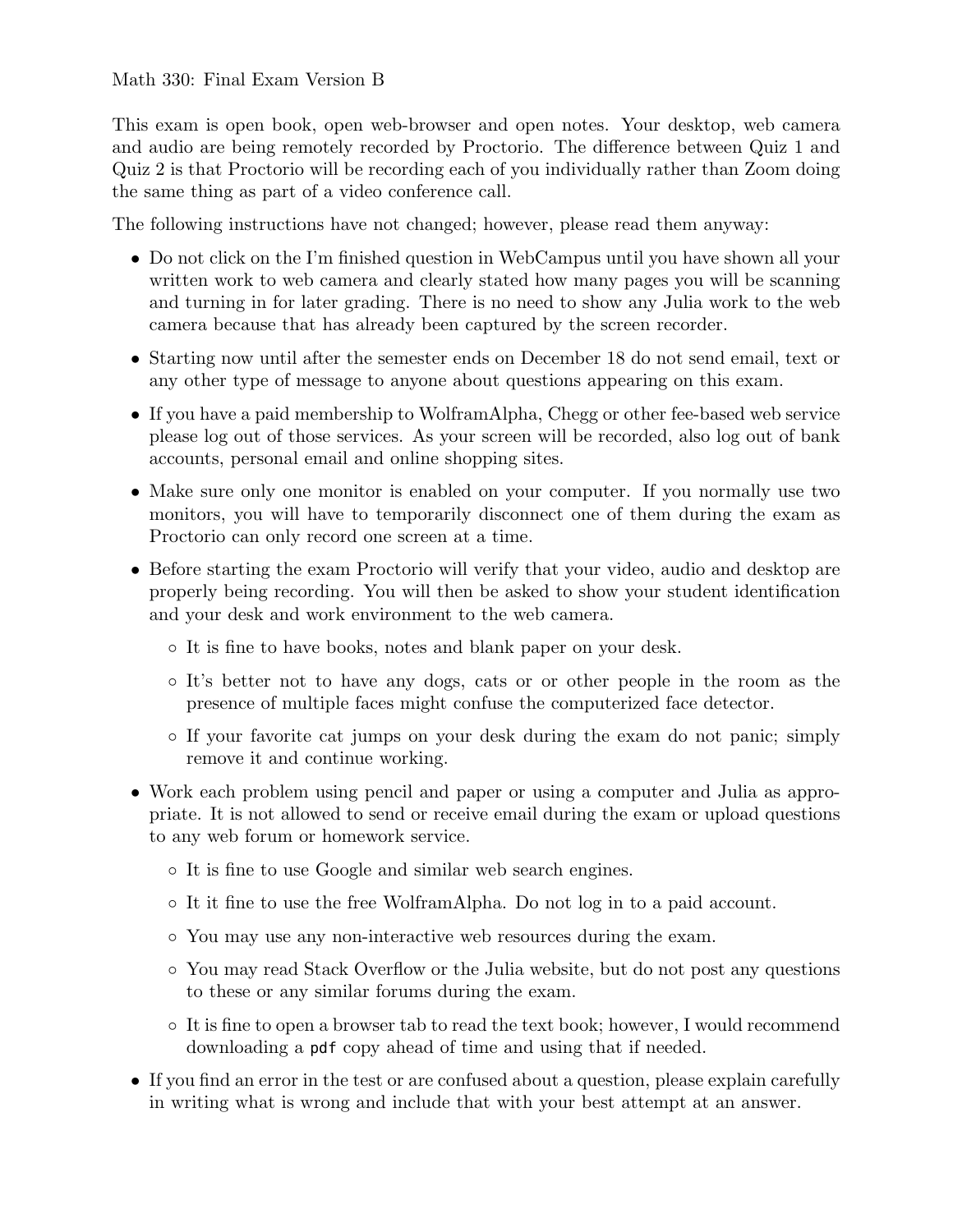### Math 330: Final Exam Version B

- When you are finished
	- Make sure your pages are consecutively numbered.
	- State how may pages you will be turning in using your microphone.
	- Show your work one page at a time to the web camera.
	- Hold each page steady for a count of 10 so the web camera can focus on it.
	- There is no need to show any Julia work to the web camera because that has already been captured by the screen recorder.
- After you have shown all your written work to the web camera, return to WebCampus, answer the I'm finished question and press submit to stop the recording.
- After you have ended Proctorio you must still upload high-resolution scans of all work to Final Upload on WebCampus along with any Julia programs and computer output used to arrive at your final answers.
	- Upload all your written work as a single pdf file.
	- For Julia you may upload a JupyterLab notebook as a separate ipynb file.
	- Do not change anything before uploading copies of your work for grading.
	- Please type a note in the comment panel for the Final Upload if you notice a mistake in your work that you want to let me know about.

Except for 11(iii) which is extra credit, please answer all of the following questions:

- 1. Indicate in writing that you have understood the requirement to work independently by writing "I have worked independently on this exam" followed by your signature as the answer to this question.
- 2. Consider the matrices A and B given by

$$
A = \begin{bmatrix} 2 & 1 & -2 \\ 2 & 0 & 1 \\ -6 & -1 & 5 \end{bmatrix} \quad \text{and} \quad B = \begin{bmatrix} 2 & 1 & -2 \\ 0 & -1 & 3 \\ 0 & 0 & 5 \end{bmatrix}
$$

- (i) Explain in details why these matrices have the same determinant.
- (ii) What is the common value of that determinant?
- 3. Consider the matrix

$$
A = \begin{bmatrix} -3 & -6 \\ 6 & -1 \end{bmatrix}.
$$

Write down the polynomial  $p(\lambda) = \det(A - \lambda I)$ .

4. Suppose  $u, v \in \mathbb{R}^3$  are given by  $u = (-3, 6, -1)$  and  $v = (-7, 2, 2)$ .

- (i) Find  $v + 3v$ .
- (ii) Find  $uv^T$ .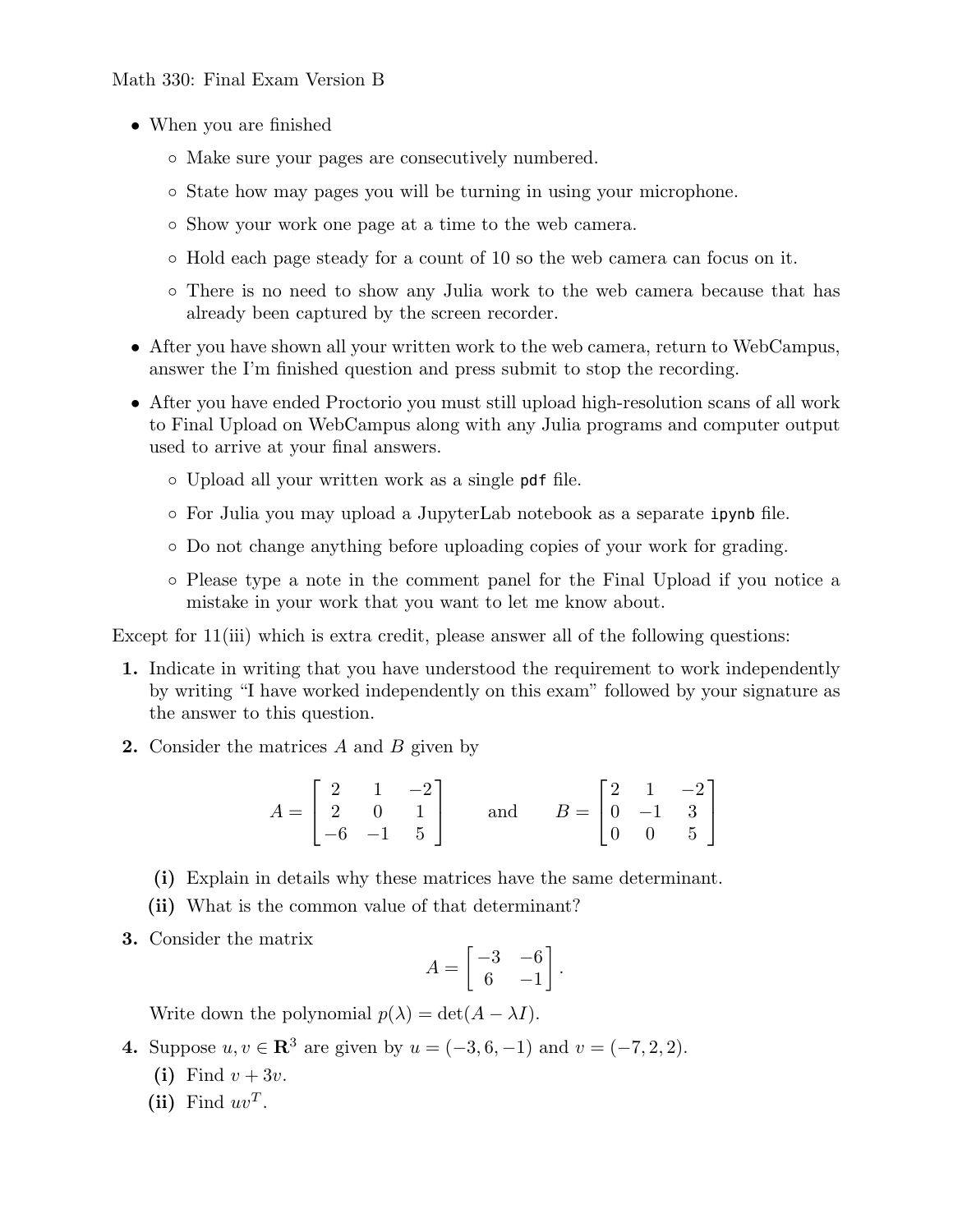#### Math 330: Final Exam Version B

- 5. Let  $x \in \mathbb{R}^{31}$  be such that  $||x|| = 9$ . At most how many different entries of x could satisfy  $|x_i| \geq 4$ ?
- 6. The matrix

$$
A = \begin{bmatrix} 1 & -1 \\ -4 & 1 \end{bmatrix}
$$

has eigenvalues  $\lambda_1 = -1$  and  $\lambda_2 = 3$ .

- (i) Explain how to find eigenvectors corresponding to  $\lambda_1$  and  $\lambda_2$  by hand and then use a pencil and paper calculation to actually find them.
- (ii) Check your answer with Julia using eigvals and eigvecs or plug your answer into the eigenvalue-eigenvector equation and verify your answer by hand.
- 7. Consider the over-determined system of linear equations  $Ax = b$  where

$$
A = \begin{bmatrix} -8 & 8 \\ 2 & 2 \\ 9 & 10 \end{bmatrix} \qquad \text{and} \qquad b = \begin{bmatrix} 0 \\ -1 \\ 7 \end{bmatrix}.
$$

For what value of x is  $||Ax - b||$  minimized?

- (i) Explain how to find x using the  $QR$  factorization.
- (ii) Explain how to find x using the pseudo-inverse  $A^{\dagger}$ .
- (iii) Use Julia or pencil and paper to actually find  $x$ .
- 8. Suppose A, B and C are matrices that satisfy  $AB + C = I$ .
	- (i) is it true or false that A must be square. If true explain why, if false provide a counter example.
	- (ii) Is it true or false that A and  $B<sup>T</sup>$  must have the same dimensions. If true explain why, if false provide a counter example.
- 9. Consider the adjacency matrix

$$
A = \begin{bmatrix} 0 & 0 & 0 & 1 \\ 0 & 0 & 1 & 0 \\ 1 & 1 & 1 & 0 \\ 0 & 0 & 1 & 0 \end{bmatrix}.
$$

- (i) How many vertices are in the corresponding directed graph?
- (ii) Draw a picture of the directed graph.
- (iii) Is there any matrix power  $A^k$  such that none of the entries of  $A^k$  are zero?
- (iv) Starting at any given vertex is it possible to reach any other vertex in the graph?
- **10.** Suppose p is a polynomial of degree  $n-1$  or less given by  $p(t) = c_1 + c_2t + \cdots + c_nt^{n-1}$ . Let  $q(t) = (1-t^2)p(t)$ . Then  $q(t) = d_1 + d_2t + \cdots + d_mt^{m-1}$  for some vector d. Find a matrix D for which  $d = Dc$ . Give the entries of D and specify its dimensions.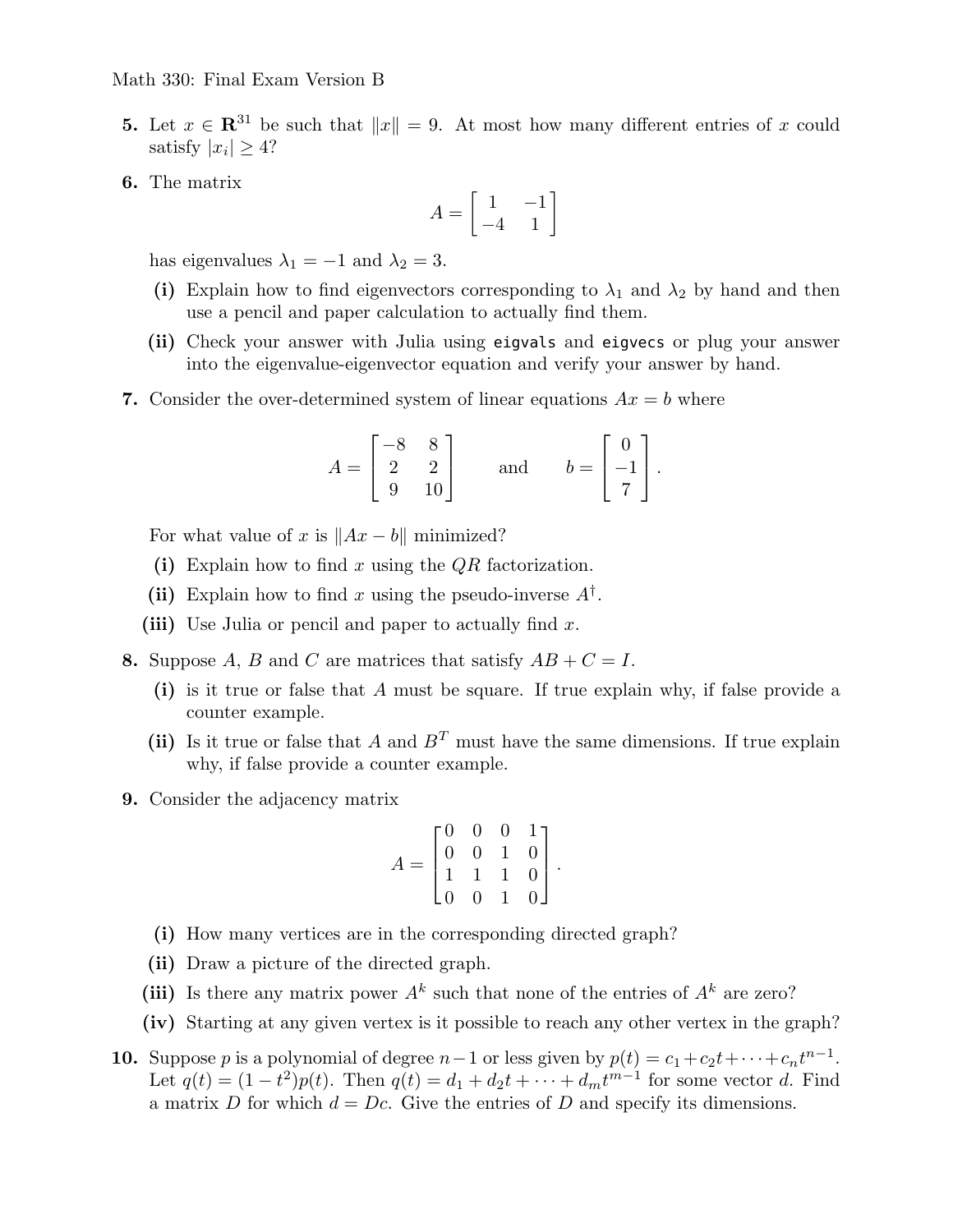- 11. Let  $A \in \mathbb{R}^{5 \times 5}$  be a matrix and  $v \in \mathbb{R}^5$  a vector such that  $v, Av, A^2v, A^3v, A^4v$  is a linearly independent sequence of vectors.
	- (i) Show the vectors  $v, Av, A^2v, A^3v, A^4v, A^5v$  must be linearly dependent.
	- (ii) Let  $B \in \mathbb{R}^{5 \times 6}$  be the matrix given by

$$
B = \begin{bmatrix} v & Av & A^2v & \cdots & A^5v \end{bmatrix}
$$

and  $x \in \mathbb{R}^6$  a non-zero vector such that  $Bx = 0$ . Explain why  $x_6 \neq 0$ .

(iii) [Extra Credit] Define

$$
M = \begin{bmatrix} 0 & 0 & 0 & 0 & -x_1/x_6 \\ 1 & 0 & 0 & 0 & -x_2/x_6 \\ 0 & 1 & 0 & 0 & -x_3/x_6 \\ 0 & 0 & 1 & 0 & -x_4/x_6 \\ 0 & 0 & 0 & 1 & -x_5/x_6 \end{bmatrix}.
$$

Prove the eigenvalues of M and and eigenvalues of A are the same. Then numerically verify this using the following Julia commands

```
A=2*rand(5,5) - 1v=2*rand(5) - 1B=[v A*v A^2*v A^3*v A^4*v A^5*v]
P=[v A*v A^2*v A^3*v A^4*v]
y=inv(P)*A^5*v
x=[y; -1]B*x
I5=diagm(ones(5))
M=[I5[:,2] I5[:,3] I5[:,4] I5[:,5] -x[1:5]/x[6]]
eigvals(A)
eigvals(M)
```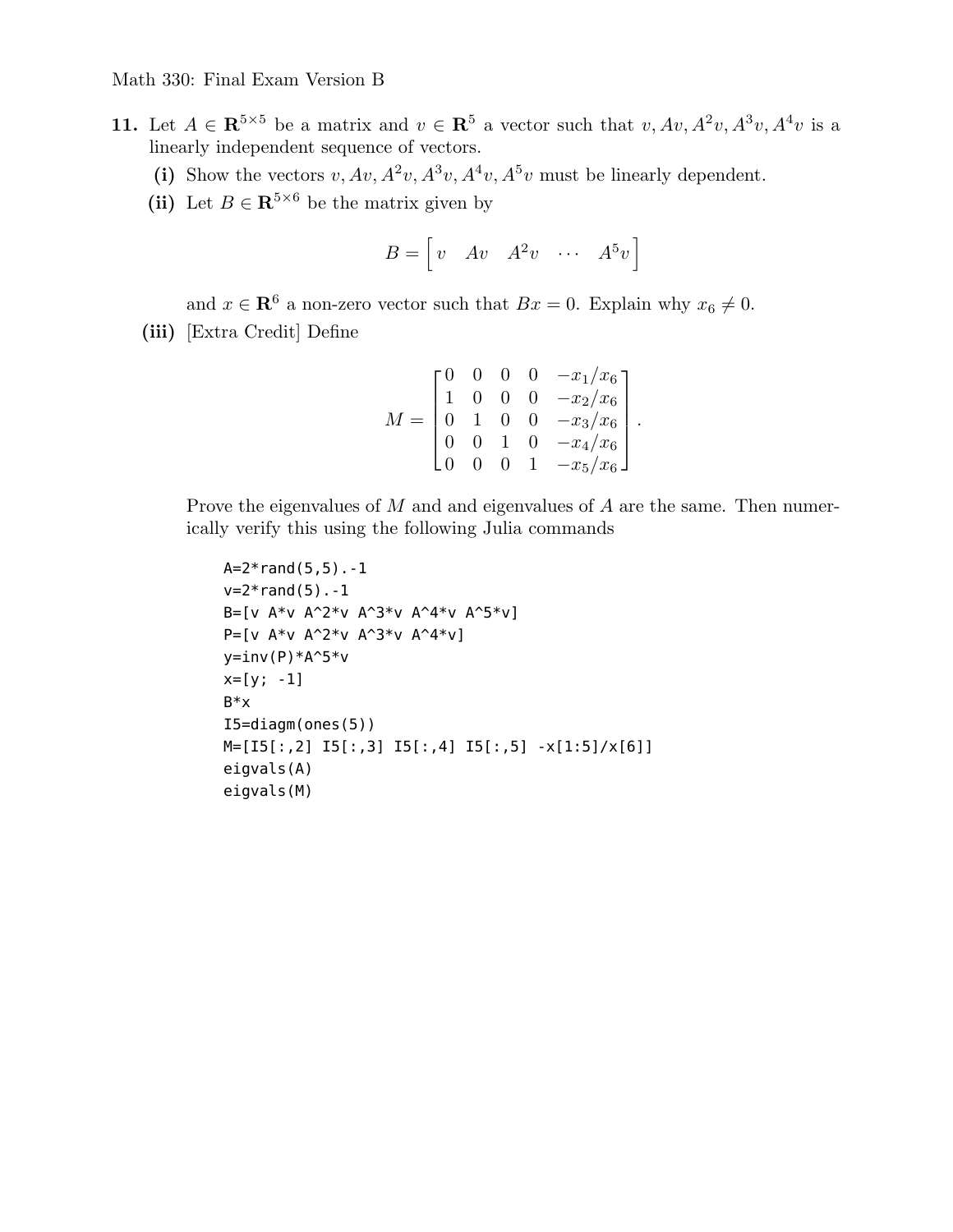#2i, The matrices have the same determinant because one can be transformed into the other using particular

$$
A = \begin{bmatrix} 2 & 1 & -2 \\ 2 & 0 & 1 \\ -b & 1 & 5 \end{bmatrix} \qquad \begin{matrix} r_2 = r_2 - r_1 \\ r_3 = r_3 + 3r_1 \end{matrix}
$$

$$
\begin{bmatrix} 2 & 1 & -2 \\ 0 & -1 & 3 \\ 0 & 2 & -1 \end{bmatrix} \qquad r_3 \in r_3 + 2r_2
$$

$$
\begin{bmatrix} a & 1 & -a \\ 0 & -1 & 3 \\ 0 & 0 & 5 \end{bmatrix} = B
$$

(et) The common value of the determinant is

 $\mathcal{L}(\mathcal{L})$  and  $\mathcal{L}(\mathcal{L})$  and  $\mathcal{L}(\mathcal{L})$  and  $\mathcal{L}(\mathcal{L})$ 

$$
det(A) = det(B) = 2(-1)(5) = -10
$$
  
\n $\neq 3$  The characteristic polynomial is  
\n $p(A) = det(A-2t) = 4t \left[\frac{-3}{6} - 2 - 6\right] = (-3-2)[-1-2) + 36$ 

 $= \lambda^2 + 4\lambda + 39$ ,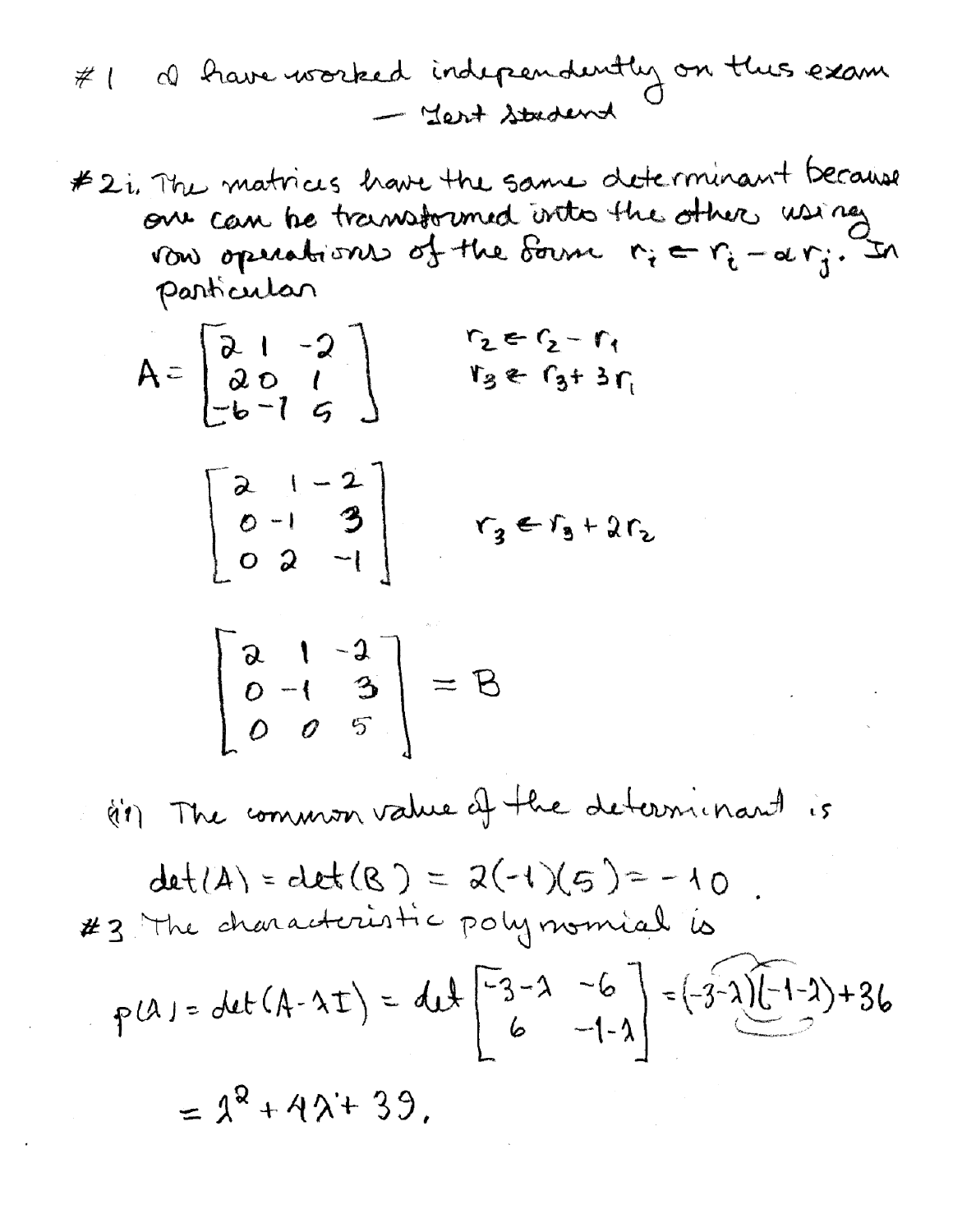#4 Suppose 
$$
u = (-3, 6, -1)
$$
 and  $v = (-7, 2, 2)$ .  
\n $\begin{bmatrix} 1 \\ 1 \end{bmatrix}$ ,  $v + 3v = 4v = 4\begin{bmatrix} -2 \\ 2 \\ 2 \end{bmatrix} = \begin{bmatrix} -28 \\ 8 \\ 6 \end{bmatrix}$ 

$$
\ddot{d}(1) \quad \mathbf{V} \mathbf{V}^{\mathsf{T}} = \begin{bmatrix} -3 \\ 6 \\ -1 \end{bmatrix} \begin{bmatrix} -2 & 2 & 2 \end{bmatrix} = \begin{bmatrix} 21 & -6 & -6 \\ -42 & 12 & 12 \\ 7 & -2 & -2 \end{bmatrix}
$$

# $5$  Mit  $x \in \mathbb{R}^{31}$  be such that  $||x||=9$ . At most<br>how many different entries of x coluld satisfy (x; 124 ?  $By Chubyshev inequality$   $K \leq ||x||^2/a^2$  where  $a=4$ . Since  $9^2/4^2 = 5.0625$  then at most 5 entires<br>of x could satisfy  $|x_i|>4$ .

$$
\#_{6}
$$
\n
$$
A_{2}=3.
$$
\n
$$
A_{2}=3.
$$
\n
$$
A_{1} = 1
$$
\n
$$
A_{2} = 3.
$$
\n
$$
A_{3} = 1
$$
\n
$$
A_{4} = 1
$$
\n
$$
A_{5} = 1
$$
\n
$$
A_{6} = 1
$$
\n
$$
A_{7} = 1
$$
\n
$$
A_{8} = 1
$$
\n
$$
A_{9} = 1
$$
\n
$$
A_{10} = 1
$$
\n
$$
A_{11} = 1
$$
\n
$$
A_{12} = 1
$$
\n
$$
A_{13} = 1
$$
\n
$$
A_{14} = 1
$$
\n
$$
A_{15} = 1
$$
\n
$$
A_{16} = 1
$$
\n
$$
A_{18} = 1
$$
\n
$$
A_{19} = 1
$$
\n
$$
A_{10} = 1
$$
\n
$$
A_{11} = 1
$$
\n
$$
A_{12} = 1
$$
\n
$$
A_{13} = 1
$$
\n
$$
A_{14} = 1
$$
\n
$$
A_{15} = 1
$$
\n
$$
A_{16} = 1
$$
\n
$$
A_{18} = 1
$$
\n
$$
A_{19} = 1
$$
\n
$$
A_{10} = 1
$$
\n
$$
A_{11} = 1
$$
\n
$$
A_{12} = 1
$$
\n
$$
A_{13} = 1
$$
\n
$$
A_{14} = 1
$$
\n
$$
A_{15} = 1
$$
\n
$$
A_{16} = 1
$$
\n
$$
A_{18} = 1
$$
\n
$$
A_{19} = 1
$$
\n
$$
A_{10} = 1
$$
\n
$$
A_{11} = 1
$$
\n
$$
A_{10} = 1
$$
\n
$$
A_{11} = 1
$$
\n
$$
A_{12}
$$

(i) Explain how to fixed the factor 2 and then  
to 1: by hand, and find that 
$$
\frac{1}{4}
$$
 and  $\frac{1}{4}$  into  
To find the eigenvector by hand, plug  $1 = \lambda i$  into  
the eigenvalue- $\frac{1}{4} \times 1 = \lambda \times \frac{1}{4}$ 

and then solve toi a non-zero a that satis-<br>fies this equation.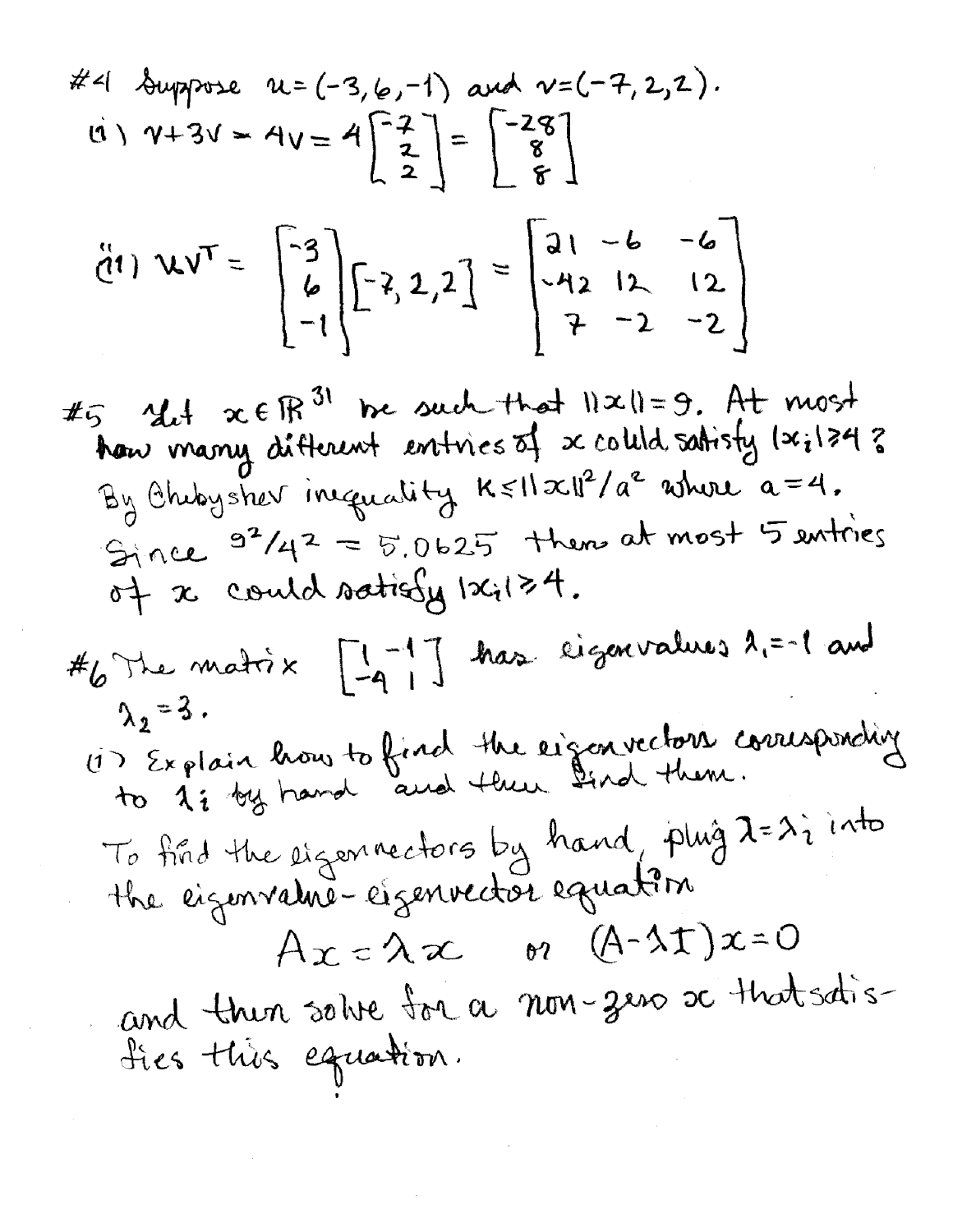#64) confirmes...

$$
A_{i} = -1
$$
\n
$$
\begin{bmatrix} 1-\lambda & -1 \\ -4 & 1-\lambda \end{bmatrix} x = \begin{bmatrix} a & -1 \\ -4 & 2 \end{bmatrix} \begin{bmatrix} x_1 \\ x_2 \end{bmatrix} = 0
$$
\n
$$
\begin{bmatrix} x_{1} \\ x_{2} \end{bmatrix} = \begin{bmatrix} x_{1} \\ x_{2} \end{bmatrix} = \begin{bmatrix} x_{2} \\ x_{2} \end{bmatrix} = \begin{bmatrix} x_{2} \\ x_{2} \end{bmatrix}
$$
\nWe conclude  $\begin{bmatrix} x_1 \\ x_2 \end{bmatrix} = \begin{bmatrix} x_2 \\ x_2 \end{bmatrix}$  is an eigenvector for  $\lambda = -1$ .

$$
\begin{bmatrix} -2 & -1 \\ -4 & -2 \end{bmatrix} \begin{bmatrix} x_1 \\ x_2 \end{bmatrix} = 0
$$
  
Thus that  $x_1 = -\frac{1}{2}x_2$  so that  

$$
x = \begin{bmatrix} x_1 \\ x_2 \end{bmatrix} = \begin{bmatrix} -1/2x_2 \\ x_2 \end{bmatrix} = \begin{bmatrix} -1/2 \\ 1 \end{bmatrix}x_2
$$

Ne conclude that [12] is an eigenvector for 1=3.

 $\label{eq:2.1} \mathcal{L}(\mathcal{L}(\mathcal{L}))=\mathcal{L}(\mathcal{L}(\mathcal{L}))\otimes \mathcal{L}(\mathcal{L}(\mathcal{L}))\otimes \mathcal{L}(\mathcal{L}(\mathcal{L}))\otimes \mathcal{L}(\mathcal{L}(\mathcal{L}))\otimes \mathcal{L}(\mathcal{L}(\mathcal{L}))\otimes \mathcal{L}(\mathcal{L}(\mathcal{L}))\otimes \mathcal{L}(\mathcal{L}(\mathcal{L}))\otimes \mathcal{L}(\mathcal{L}(\mathcal{L}(\mathcal{L}(\mathcal{L}(\mathcal{L}(\mathcal{L}(\mathcal{$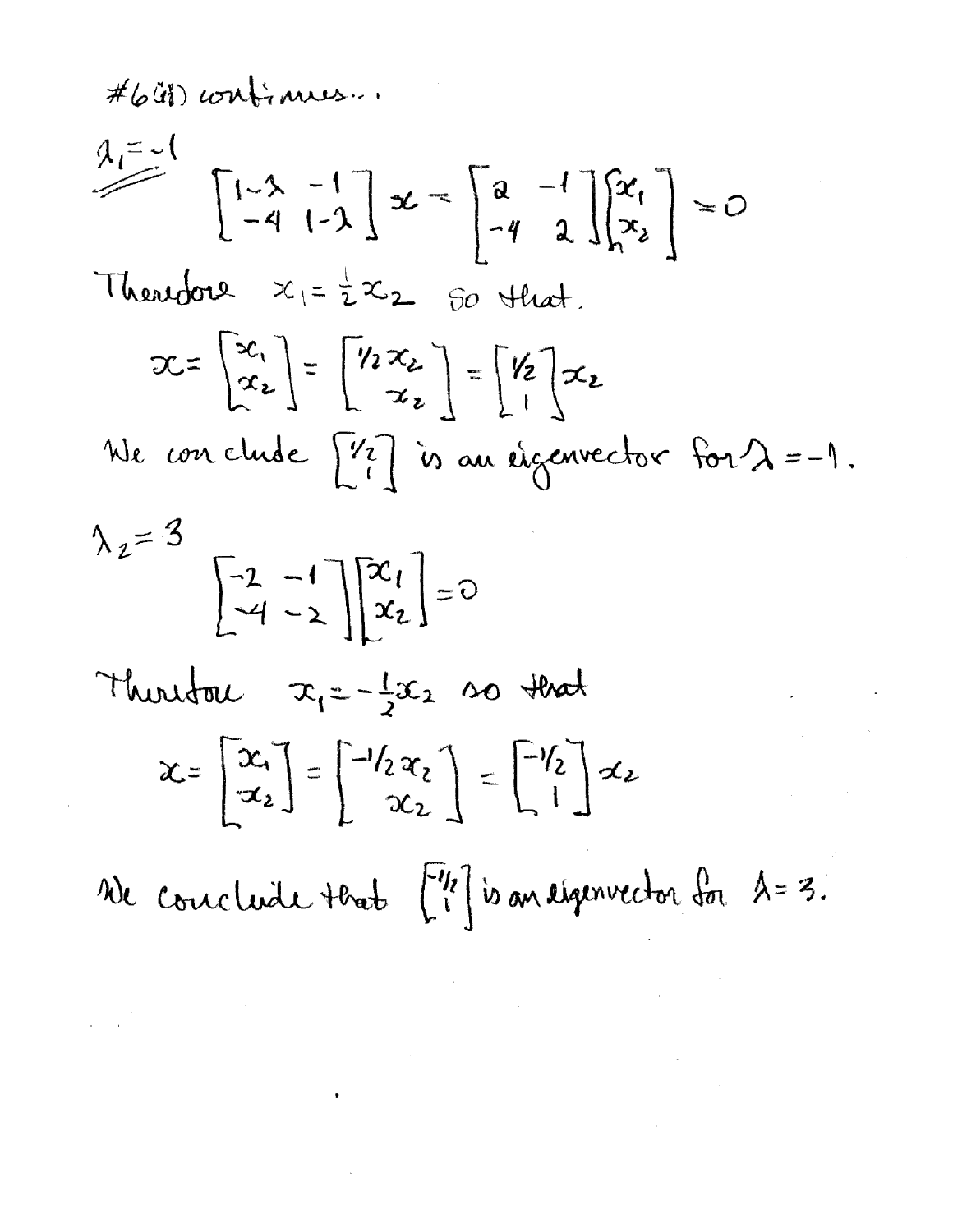**Contract Contract** 

 $\sim 10^{-1}$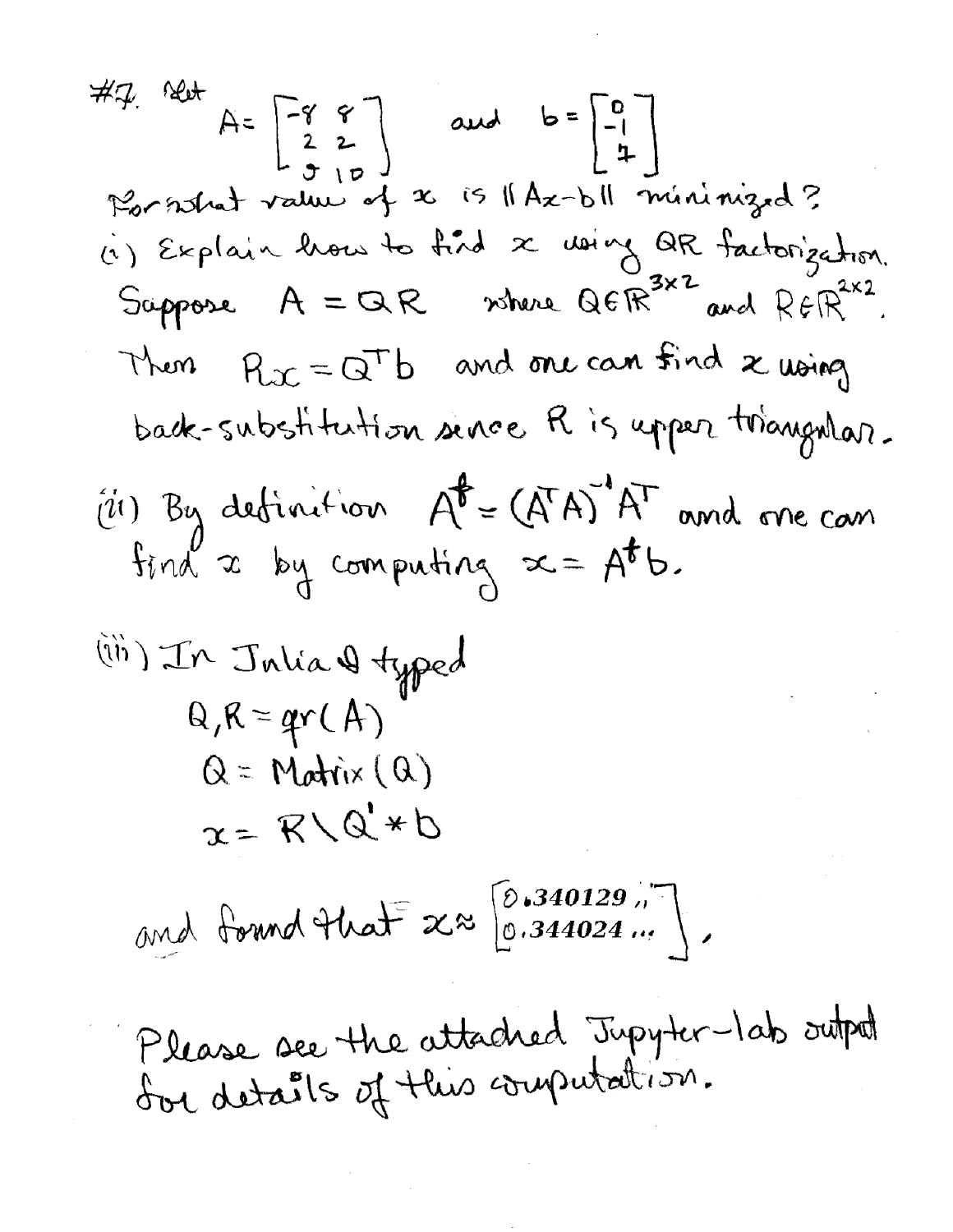#8, Suppose AB+C=I (i) As it true or falso that A must be square? This is false. For example with  $A = \begin{bmatrix} 0 & 0 & -\infty \\ 0 & 0 & 0 \end{bmatrix}$ ,  $B = \begin{bmatrix} 0 & 0 \\ 0 & 0 \\ 0 & 0 \end{bmatrix}$ ,  $C = \begin{bmatrix} 1 & 0 \\ 0 & 1 \end{bmatrix}$ Satisfy this equation. There are many other (is) als it true or false that A and BT must have the Same déminiones? This is true. and B E R Pxq. Then Suppose AE FR<sup>MXN</sup> to AB to make sense. Mxn pxq we must have that n=p. Moreover it this product summed with c<br>Ps the identity matrix, then since identity Matrices are square it must be that  $m=q$ . Thus  $A \in \mathbb{R}^{4 \times P}$  and so  $A^T \in \mathbb{R}^{P \times 4}$ In particular, AT and B must have the same démensions.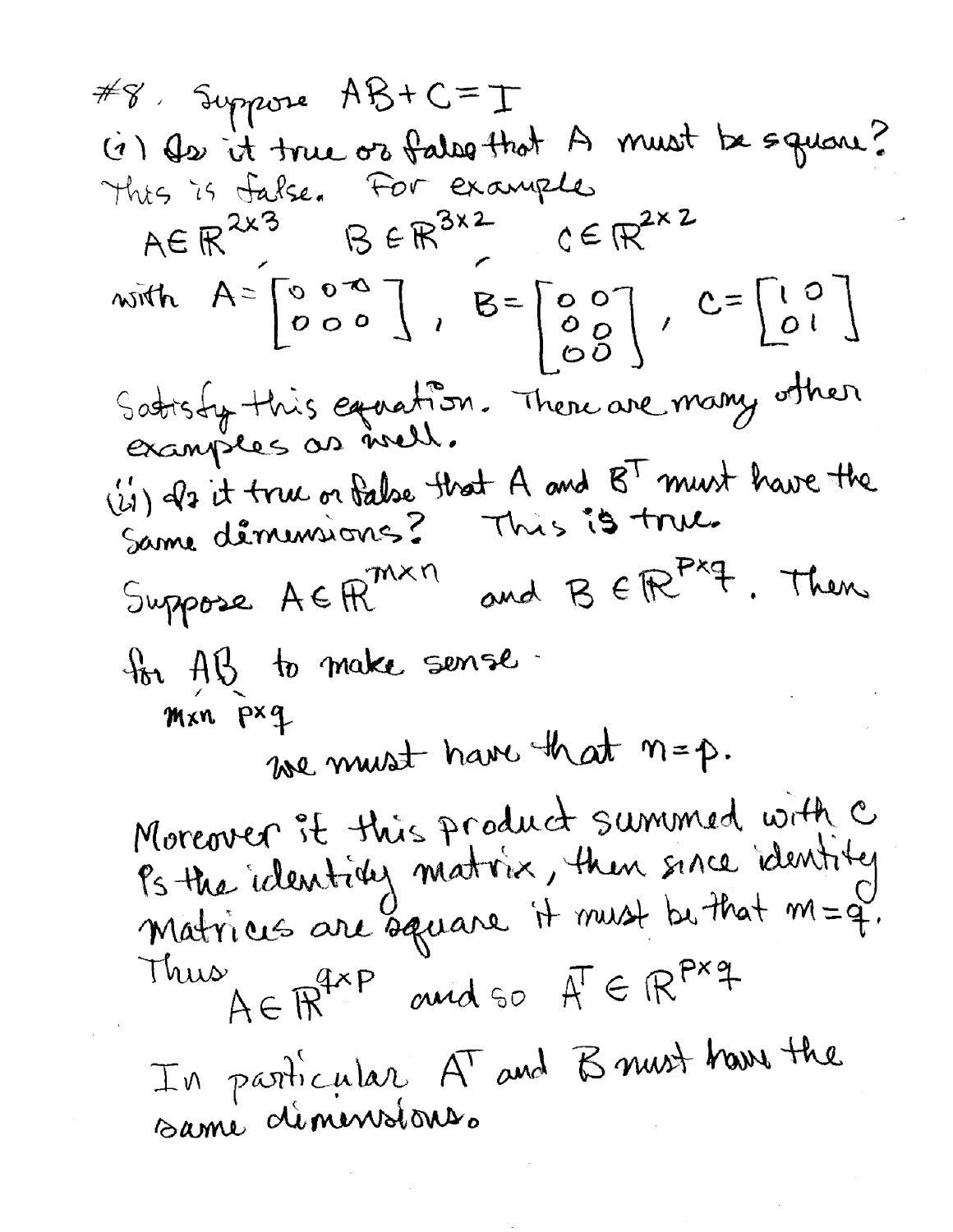#9 (b) width the adjacency matrix  
\n
$$
A = \begin{bmatrix} 0 & 0 & 0 \\ 0 & 0 & 1 \\ 0 & 0 & 1 \end{bmatrix}
$$
  
\n $(d)$  Hous many variables are in the compressivity  
\n $g(1)$  Prove a picture of the directed graph.  
\n $(d)$  Prove a picture of the directed graph.  
\n $(e^{(i)})$  Is three only matrix power A<sup>x</sup> such that  
\n $h = \begin{bmatrix} 1 & 2 \\ 2 & 2 & 4 \\ 4 & 7 & 2 \end{bmatrix}$   
\n $A^4 = \begin{bmatrix} 1 & 2 \\ 2 & 2 & 4 \\ 4 & 7 & 2 \end{bmatrix}$   
\n $f(h) = 1$  Then  $(e^{(i)})$  and the standard yield that  
\n $h = 1$  when  $(e^{(i)})$  are not zero, and  $h = 1$  and  $h = 1$  and  $h = 1$  and  $h = 1$  and  $h = 1$  and  $h = 1$  and  $h = 1$  and  $h = 1$  and  $h = 1$  and  $h = 1$  and  $h = 1$  and  $h = 1$  and  $h = 1$  and  $h = 1$  and  $h = 1$  and  $h = 1$  and  $h = 1$  and  $h = 1$  and  $h = 1$  and  $h = 1$  and  $h = 1$  and  $h = 1$  and  $h = 1$  and  $h = 1$  and  $h = 1$  and  $h = 1$  and  $h = 1$  and  $h = 1$  and  $h = 1$  and  $h = 1$  and  $h = 1$  and  $h = 1$  and  $h = 1$  and  $h = 1$  and  $h = 1$  and  $h = 1$  and  $h = 1$  and  $h = 1$  and  $h = 1$  and  $h = 1$  and  $h = 1$  and  $h = 1$  and  $h = 1$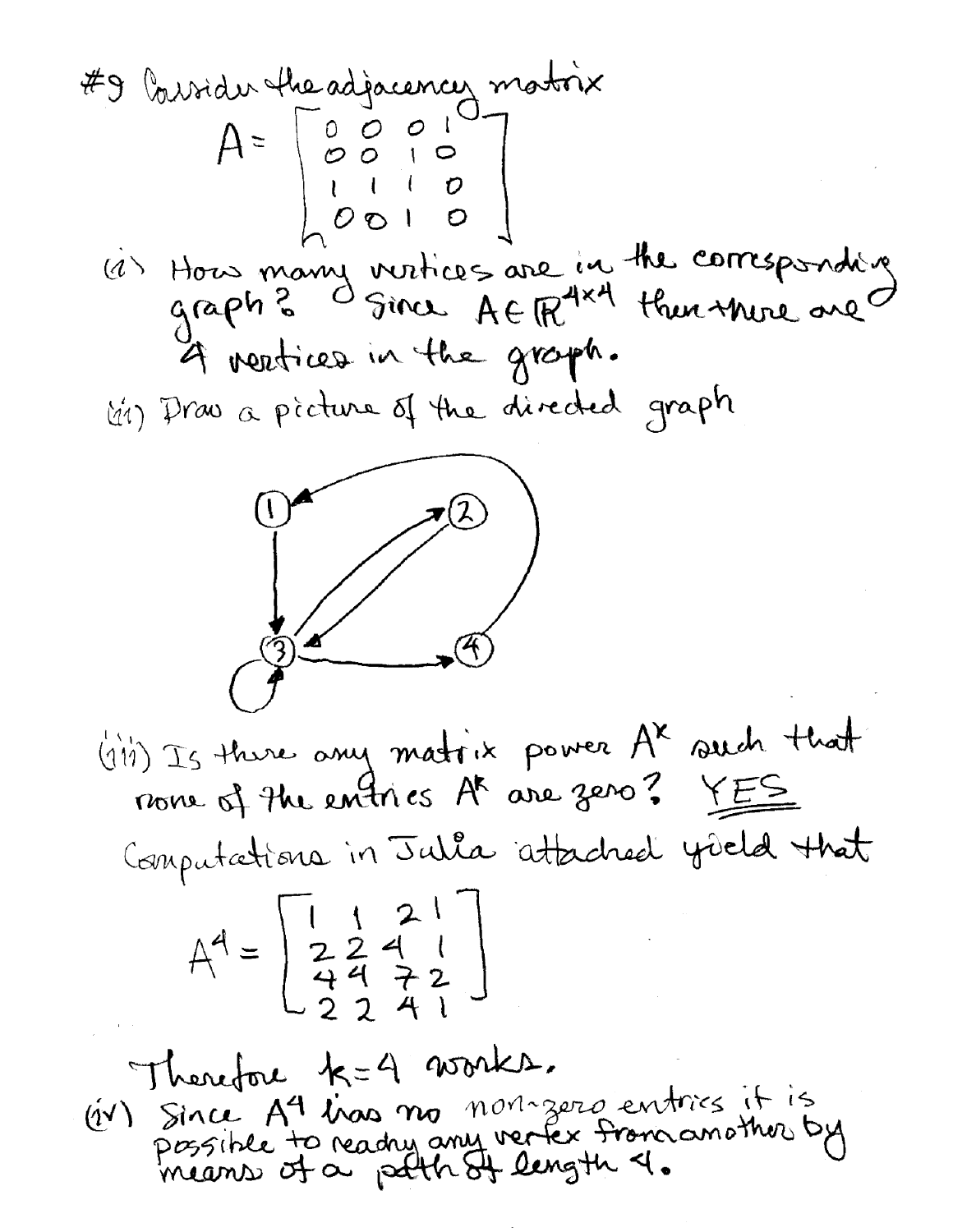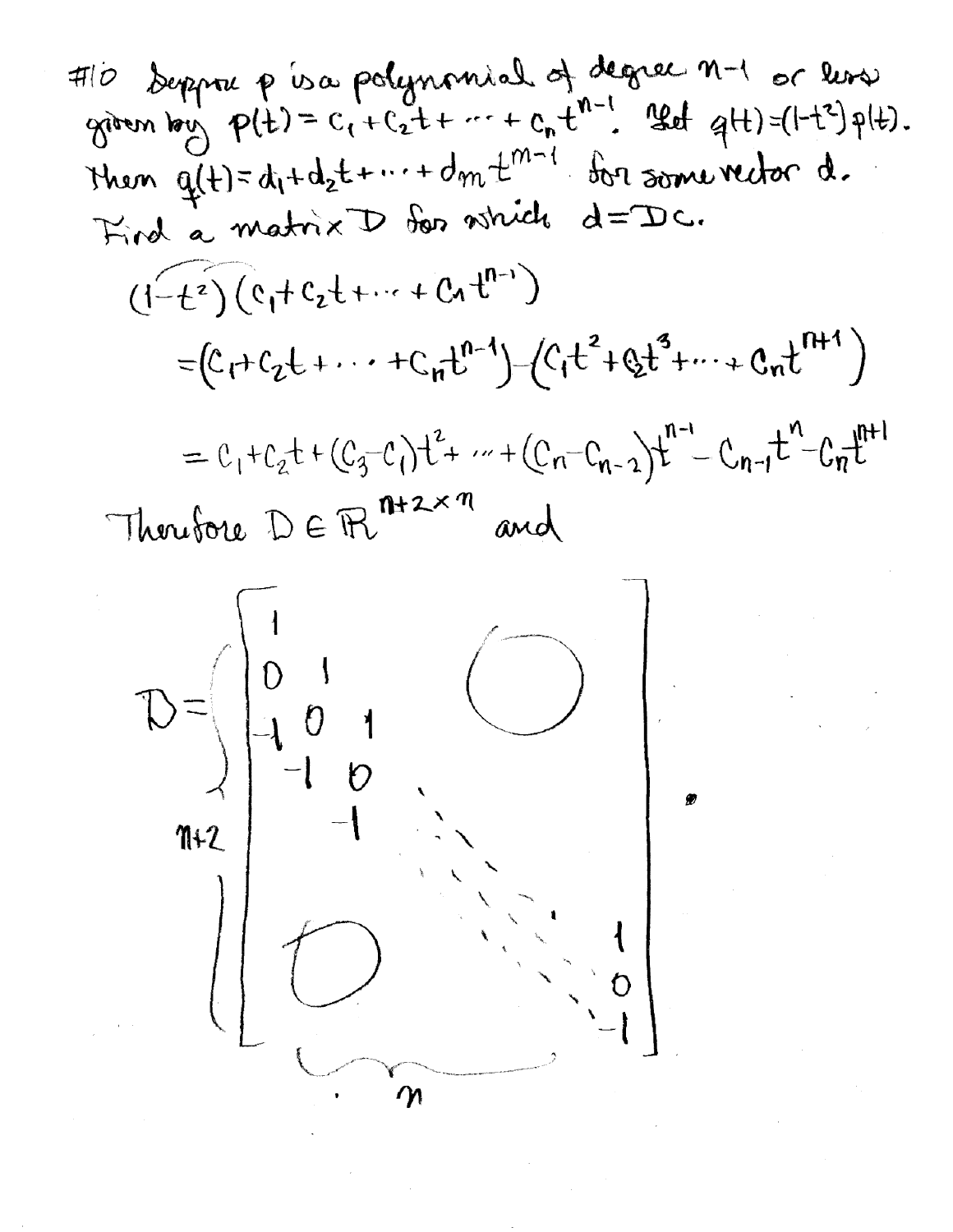#11 964 A 
$$
6R^{5\times5}
$$
 be a matrix and  $veR^{5}$  be detected  
and that  $v, Av, A^{2}v, A^{3}v$  and A<sup>4</sup>v are linearly independent.

\n91. Show that  $v, Av, A^{2}v, A^{4}v, A^{5}m$  and the linearly dependent,  
Since A  $6R^{5\times5}$  and  $veR^{5}$  than all thus vectors are 5-  
refedres. By the dimension-independent hexagusbig  
then can be non-zero. It is an an example of  $vechos$ ,  
then, in  $R^{5}$ . Since the are coincides in a decay,   
the linearly dependent.  
91. Show that the linearly dependent form  

$$
B = \left[v \left( Av \right | v : \left( A^{5}v \right) \right]
$$
  
and  $x$  a non-zero vector and then  $Bx = 0$ .  
Explain a why  $x_{6} \neq 0$ .

\nIf  $x_{6} = 0$  then  $Bx = 0$  as  $0$  and  $x_{1}v + x_{2}Av + v + x_{5}A^{4}v = 0$ .

\nFind that  $x_{1} = x_{2} = \cdots = 2c_{5} = 0$ ,  
cantractively that  $x$  was non-zero.

\nSupers, if  $0$  is not a non-zero.

\nTherefore, if  $0$  is not a non-zero.

**Contract Contract**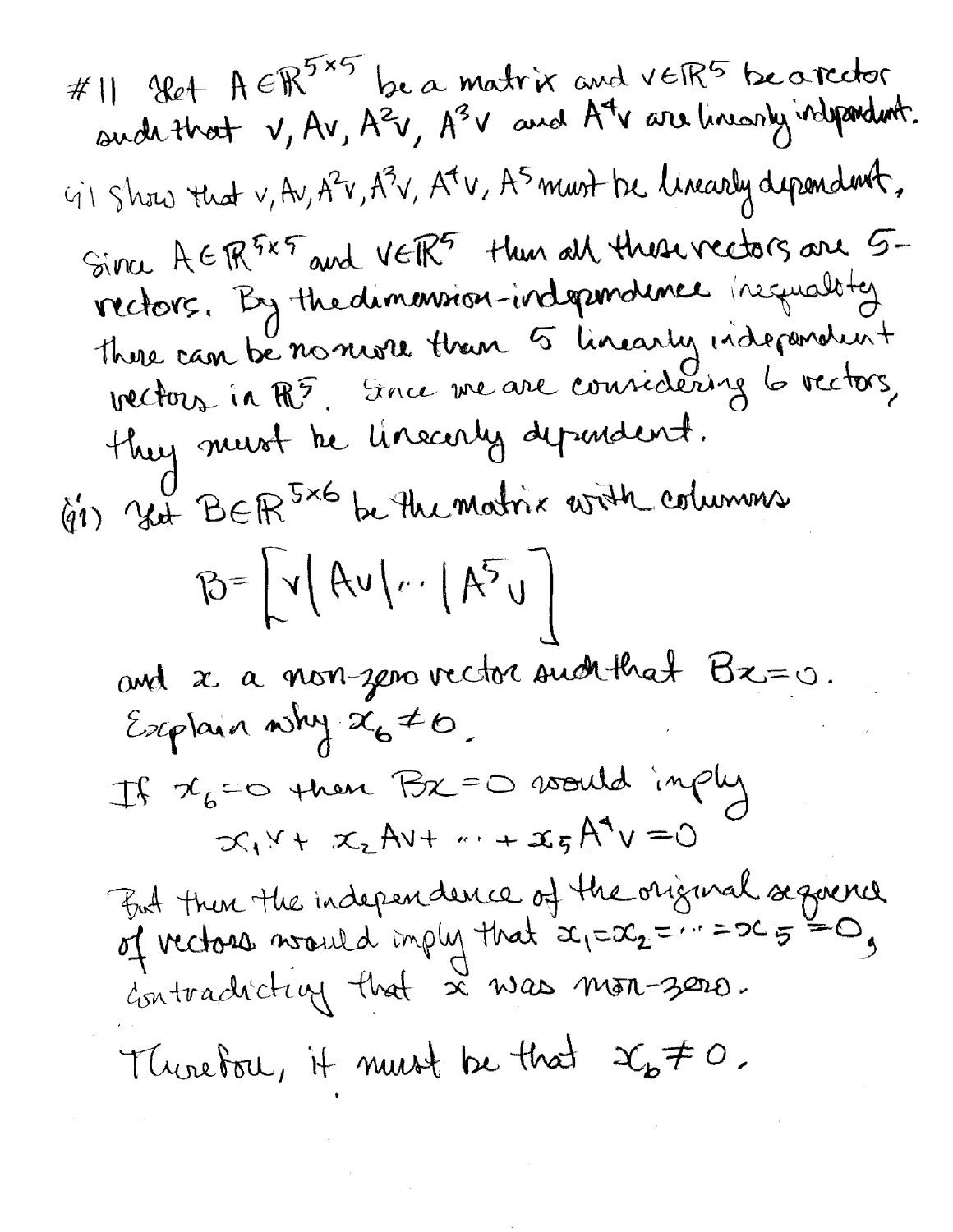$$
d' \text{tr}(\hat{u}_{ij}) \left\{ \hat{z} \times \text{tr} \left[ \begin{array}{c} 0 & \text{if } 1 \\ 0 & \text{if } 0 \\ 0 & \text{if } 0 \\ 0 & \text{if } 0 \\ 0 & \text{if } 0 \\ 0 & \text{if } 0 \\ 0 & \text{if } 0 \\ 0 & \text{if } 0 \\ 0 & \text{if } 0 \\ 0 & \text{if } 0 \\ 0 & \text{if } 0 \\ 0 & \text{if } 0 \\ 0 & \text{if } 0 \\ 0 & \text{if } 0 \\ 0 & \text{if } 0 \\ 0 & \text{if } 0 \\ 0 & \text{if } 0 \\ 0 & \text{if } 0 \\ 0 & \text{if } 0 \\ 0 & \text{if } 0 \\ 0 & \text{if } 0 \\ 0 & \text{if } 0 \\ 0 & \text{if } 0 \\ 0 & \text{if } 0 \\ 0 & \text{if } 0 \\ 0 & \text{if } 0 \\ 0 & \text{if } 0 \\ 0 & \text{if } 0 \\ 0 & \text{if } 0 \\ 0 & \text{if } 0 \\ 0 & \text{if } 0 \\ 0 & \text{if } 0 \\ 0 & \text{if } 0 \\ 0 & \text{if } 0 \\ 0 & \text{if } 0 \\ 0 & \text{if } 0 \\ 0 & \text{if } 0 \\ 0 & \text{if } 0 \\ 0 & \text{if } 0 \\ 0 & \text{if } 0 \\ 0 & \text{if } 0 \\ 0 & \text{if } 0 \\ 0 & \text{if } 0 \\ 0 & \text{if } 0 \\ 0 & \text{if } 0 \\ 0 & \text{if } 0 \\ 0 & \text{if } 0 \\ 0 & \text{if } 0 \\ 0 & \text{if } 0 \\ 0 & \text{if } 0 \\ 0 & \text{if } 0 \\ 0 & \text{if } 0 \\ 0 & \text{if } 0 \\ 0 & \text{if } 0 \\ 0 & \text{if } 0 \\ 0 &
$$

where P is the matrix

 $\left[-x_{5}/x_{6}\right]$ 

$$
P=\left\lfloor v|Av| \cdots \right\rfloor A^{4}v \right] \in \mathbb{R}^{5 \times 5}
$$

For convenience let  $y = P^1 A^5 V$ . Note<br>that P is inventible because the columns of P<br>are linearly independent.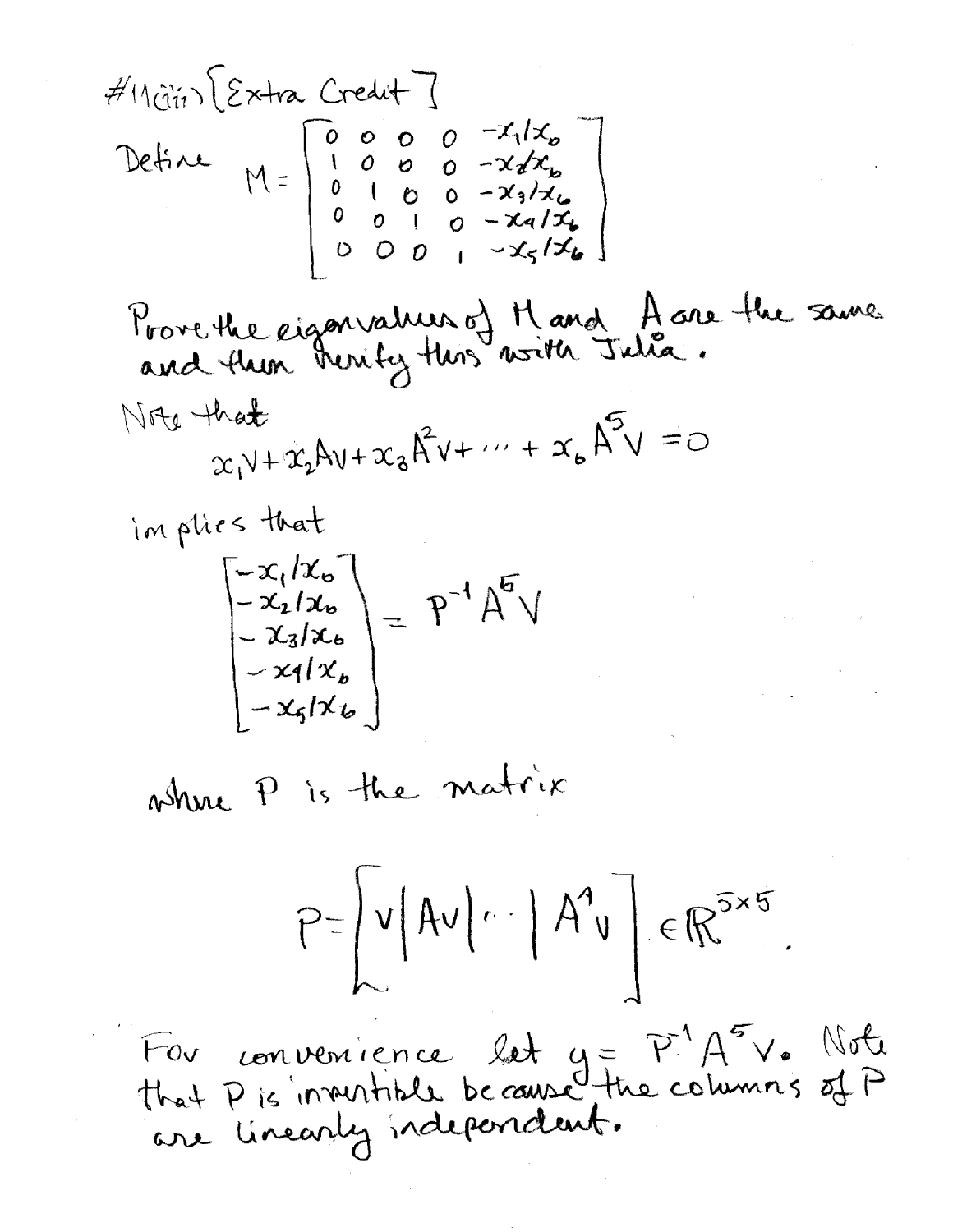$$
lim_{M \to \infty} s_{oppose} = is on eigenvector of A with\ntigenv value A. Thus A2 = 42.\n
$$
24\pi u
$$
  
\n
$$
25\pi u
$$
  
\n
$$
25\pi u
$$
  
\n
$$
25\pi u
$$
  
\n
$$
25\pi u
$$
  
\n
$$
25\pi u
$$
  
\n
$$
25\pi u
$$
  
\n
$$
25\pi u
$$
  
\n
$$
25\pi u
$$
  
\n
$$
25\pi u
$$
  
\n
$$
25\pi u
$$
  
\n
$$
25\pi u
$$
  
\n
$$
25\pi u
$$
  
\n
$$
25\pi u
$$
  
\n
$$
25\pi u
$$
  
\n
$$
25\pi u
$$
  
\n
$$
25\pi u
$$
  
\n
$$
25\pi u
$$
  
\n
$$
25\pi u
$$
  
\n
$$
25\pi u
$$
  
\n
$$
25\pi u
$$
  
\n
$$
25\pi u
$$
  
\n
$$
25\pi u
$$
  
\n
$$
25\pi u
$$
  
\n
$$
25\pi u
$$
  
\n
$$
25\pi u
$$
  
\n
$$
25\pi u
$$
  
\n
$$
25\pi u
$$
  
\n
$$
25\pi u
$$
  
\n
$$
25\pi u
$$
  
\n
$$
25\pi u
$$
  
\n
$$
25\pi u
$$
  
\n
$$
25\pi u
$$
  
\n
$$
25\pi u
$$
  
\n
$$
25\pi u
$$
  
\n
$$
25\pi u
$$
  
\n
$$
25\pi u
$$
  
\n
$$
25\pi u
$$
  
\n
$$
25\pi u
$$
  
\n
$$
25\pi u
$$
  
\n
$$
25\pi u
$$
  
\n
$$
25\pi u
$$
<
$$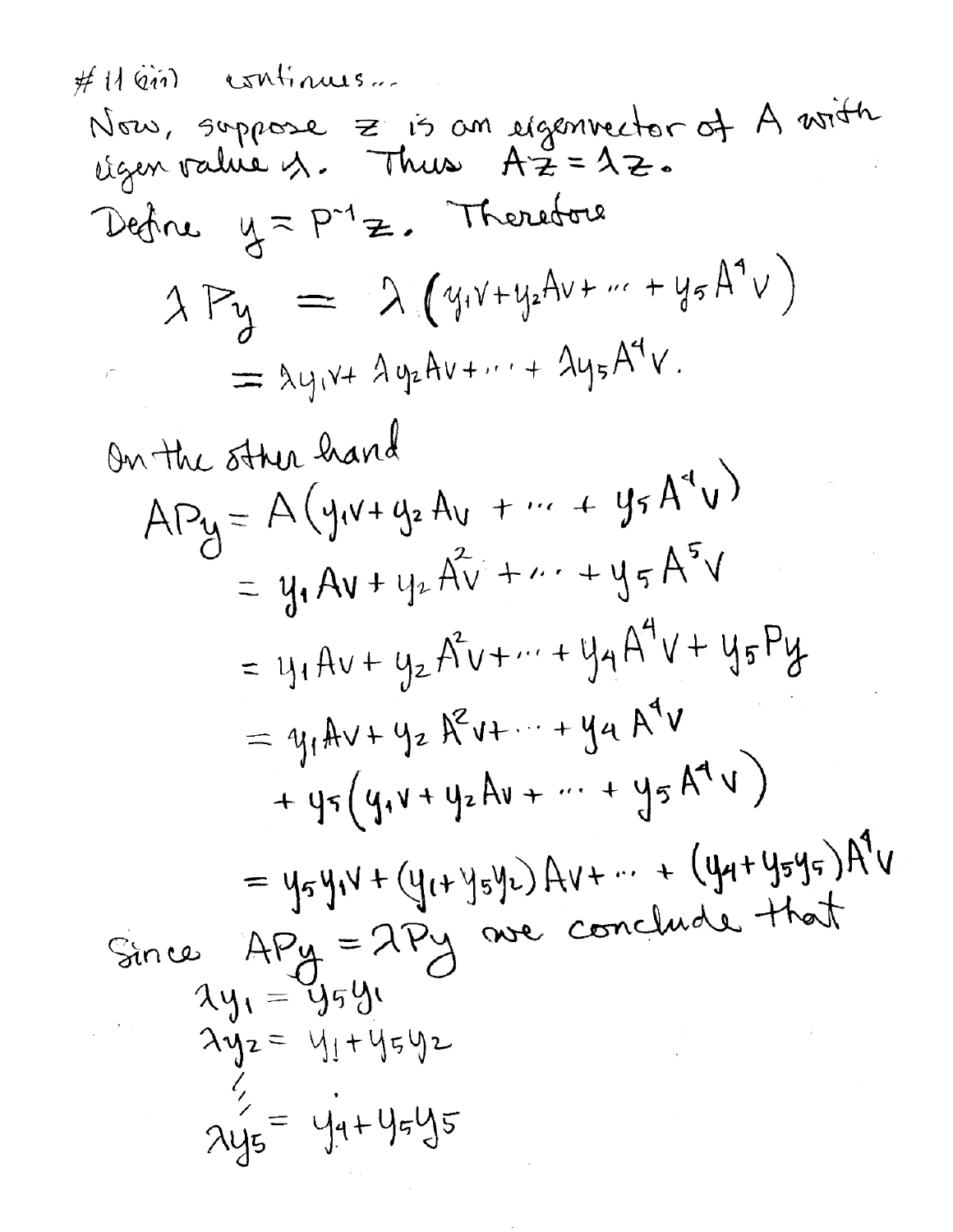$$
\frac{\cancel{\#}}{100}
$$
 (with) Continuous.  
\n0.16. 10.14, 10.15, 20.16. 10.14  
\n0.16. 10.16. 10.16. 10.16. 10.16. 10.16. 10.16. 10.16. 10.16. 10.16. 10.16. 10.16. 10.16. 10.16. 10.16. 10.16. 10.16. 10.16. 10.16. 10.16. 10.16. 10.16. 10.16. 10.16. 10.16. 10.16. 10.16. 10.16. 10.16. 10.16. 10.16. 10.16. 10.16. 10.16. 10.16. 10.16. 10.16. 10.16. 10.16. 10.16. 10.16. 10.16. 10.16. 10.16. 10.16. 10.16. 10.16. 10.16. 10.16. 10.16. 10.16. 10.16. 10.16. 10.16. 10.16. 10.16. 10.16. 10.16. 10.16. 10.16. 10.16. 10.16. 10.16. 10.16. 10.16. 10.16. 10.16. 10.16. 10.16. 10.16. 10.16. 10.16. 10.16. 10.16. 10.16. 10.16. 10.16. 10.16. 10.16. 10.16. 10.16. 10.16. 10.16. 10.16. 10.16. 10.16. 10.16. 10.16. 10.16. 10.16. 10.16. 10.16. 10.16. 10.16. 10.16. 10.16. 10.16. 10.16. 10.16. 10.16. 10.1

 $\mathcal{L}^{\mathcal{L}}(\mathcal{L}^{\mathcal{L}})$  and  $\mathcal{L}^{\mathcal{L}}(\mathcal{L}^{\mathcal{L}})$  . In particular,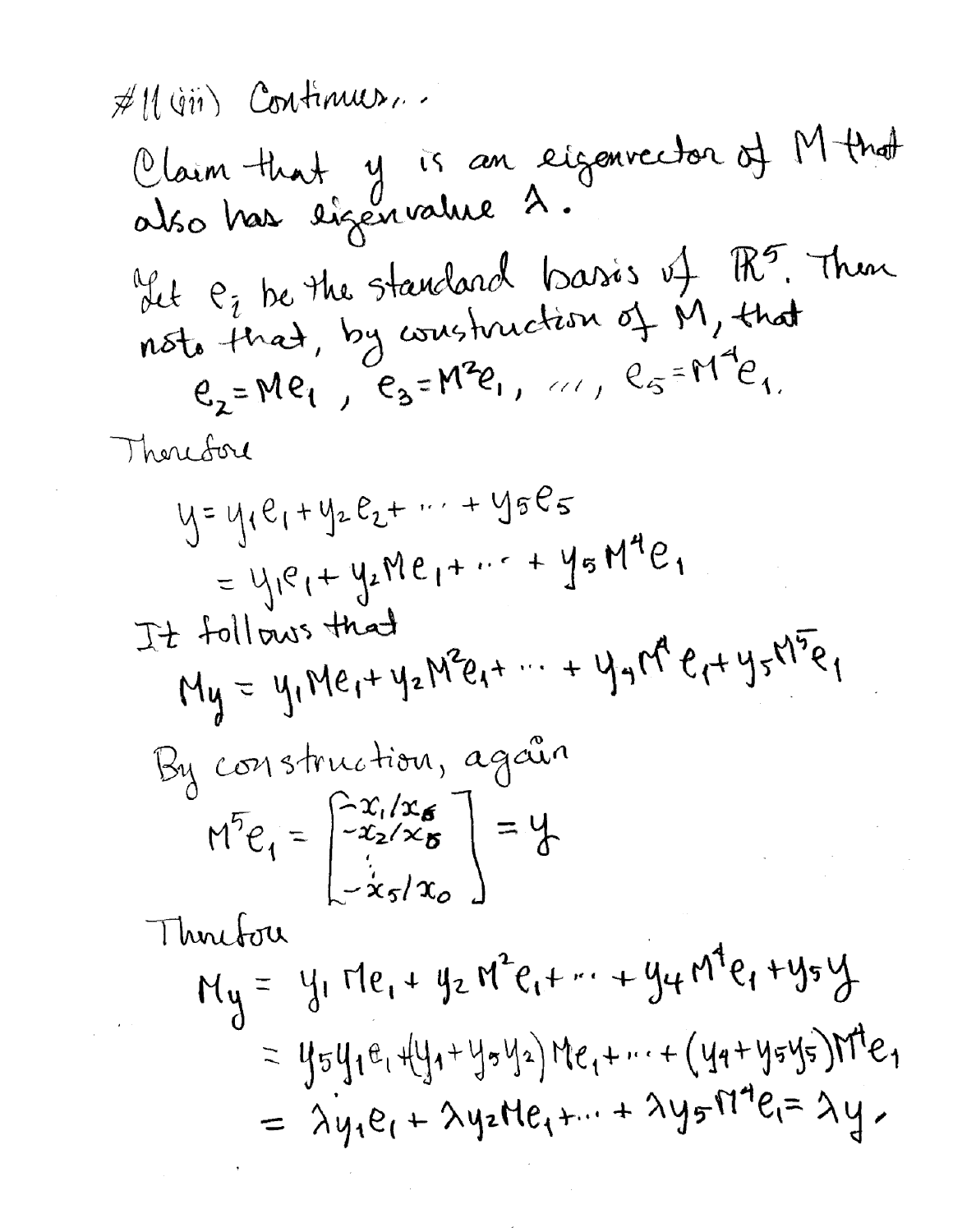$#H(\tilde{\mathfrak{m}})$  continues  $\kappa$ .

 $\label{eq:2.1} \frac{1}{\sqrt{2}}\left(\frac{1}{\sqrt{2}}\right)^{2} \left(\frac{1}{\sqrt{2}}\right)^{2} \left(\frac{1}{\sqrt{2}}\right)^{2} \left(\frac{1}{\sqrt{2}}\right)^{2} \left(\frac{1}{\sqrt{2}}\right)^{2} \left(\frac{1}{\sqrt{2}}\right)^{2} \left(\frac{1}{\sqrt{2}}\right)^{2} \left(\frac{1}{\sqrt{2}}\right)^{2} \left(\frac{1}{\sqrt{2}}\right)^{2} \left(\frac{1}{\sqrt{2}}\right)^{2} \left(\frac{1}{\sqrt{2}}\right)^{2} \left(\$ 

 $\label{eq:2.1} \frac{1}{\sqrt{2}}\int_{\mathbb{R}^3}\frac{1}{\sqrt{2}}\left(\frac{1}{\sqrt{2}}\int_{\mathbb{R}^3}\frac{1}{\sqrt{2}}\left(\frac{1}{\sqrt{2}}\int_{\mathbb{R}^3}\frac{1}{\sqrt{2}}\left(\frac{1}{\sqrt{2}}\int_{\mathbb{R}^3}\frac{1}{\sqrt{2}}\right)\frac{1}{\sqrt{2}}\right)\frac{1}{\sqrt{2}}\right)=\frac{1}{2}\int_{\mathbb{R}^3}\frac{1}{\sqrt{2}}\int_{\mathbb{R}^3}\frac{1}{\sqrt{2}}\frac{1}{\$ 

 $\label{eq:2.1} \frac{1}{2} \int_{\mathbb{R}^3} \frac{1}{\sqrt{2}} \, \mathrm{d} x \, \mathrm{d} x \, \mathrm{d} x \, \mathrm{d} x \, \mathrm{d} x \, \mathrm{d} x \, \mathrm{d} x \, \mathrm{d} x \, \mathrm{d} x \, \mathrm{d} x \, \mathrm{d} x \, \mathrm{d} x \, \mathrm{d} x \, \mathrm{d} x \, \mathrm{d} x \, \mathrm{d} x \, \mathrm{d} x \, \mathrm{d} x \, \mathrm{d} x \, \mathrm{d} x \, \mathrm{d} x \, \mathrm{d} x \, \mathrm{d$ 

 $\label{eq:2.1} \begin{split} \mathcal{L}_{\text{max}}(\mathbf{r}) & = \frac{1}{2} \sum_{i=1}^{N} \mathcal{L}_{\text{max}}(\mathbf{r}) \mathcal{L}_{\text{max}}(\mathbf{r}) \\ & = \frac{1}{2} \sum_{i=1}^{N} \mathcal{L}_{\text{max}}(\mathbf{r}) \mathcal{L}_{\text{max}}(\mathbf{r}) \mathcal{L}_{\text{max}}(\mathbf{r}) \mathcal{L}_{\text{max}}(\mathbf{r}) \mathcal{L}_{\text{max}}(\mathbf{r}) \mathcal{L}_{\text{max}}(\mathbf{r}) \mathcal{L}_{\text{max}}(\mathbf$ 

 $\label{eq:2.1} \frac{1}{\sqrt{2}}\int_{\mathbb{R}^3}\frac{1}{\sqrt{2}}\left(\frac{1}{\sqrt{2}}\right)^2\frac{1}{\sqrt{2}}\left(\frac{1}{\sqrt{2}}\right)^2\frac{1}{\sqrt{2}}\left(\frac{1}{\sqrt{2}}\right)^2\frac{1}{\sqrt{2}}\left(\frac{1}{\sqrt{2}}\right)^2\frac{1}{\sqrt{2}}\left(\frac{1}{\sqrt{2}}\right)^2\frac{1}{\sqrt{2}}\left(\frac{1}{\sqrt{2}}\right)^2\frac{1}{\sqrt{2}}\left(\frac{1}{\sqrt{2}}\right)^2\frac{1}{\sqrt{$ 

We have show that every eigenvalue of A 10 an régenrale of M. Os this process is M is also all eigenvalue of A.

This finishes the theoretical part of the extra credit. The Julia example is ia the attached worksheet.

 $\label{eq:2.1} \frac{1}{\sqrt{2}}\left(\frac{1}{\sqrt{2}}\right)^{2} \left(\frac{1}{\sqrt{2}}\right)^{2} \left(\frac{1}{\sqrt{2}}\right)^{2} \left(\frac{1}{\sqrt{2}}\right)^{2} \left(\frac{1}{\sqrt{2}}\right)^{2} \left(\frac{1}{\sqrt{2}}\right)^{2} \left(\frac{1}{\sqrt{2}}\right)^{2} \left(\frac{1}{\sqrt{2}}\right)^{2} \left(\frac{1}{\sqrt{2}}\right)^{2} \left(\frac{1}{\sqrt{2}}\right)^{2} \left(\frac{1}{\sqrt{2}}\right)^{2} \left(\$ 

 $\label{eq:2.1} \mathcal{F}(\mathcal{F}) = \mathcal{F}(\mathcal{F}) \mathcal{F}(\mathcal{F}) = \mathcal{F}(\mathcal{F})$ 

 $\label{eq:2.1} \begin{split} \mathcal{L}_{\text{max}}(\mathbf{r},\mathbf{r}) & = \mathcal{L}_{\text{max}}(\mathbf{r},\mathbf{r}) \mathcal{L}_{\text{max}}(\mathbf{r},\mathbf{r}) \\ & = \mathcal{L}_{\text{max}}(\mathbf{r},\mathbf{r}) \mathcal{L}_{\text{max}}(\mathbf{r},\mathbf{r}) \mathcal{L}_{\text{max}}(\mathbf{r},\mathbf{r}) \mathcal{L}_{\text{max}}(\mathbf{r},\mathbf{r}) \mathcal{L}_{\text{max}}(\mathbf{r},\mathbf{r}) \mathcal{L}_{\text{max}}(\mathbf{r},$ 

 $\label{eq:2.1} \frac{1}{\sqrt{2}}\sum_{i=1}^n\frac{1}{\sqrt{2}}\sum_{i=1}^n\frac{1}{\sqrt{2}}\sum_{i=1}^n\frac{1}{\sqrt{2}}\sum_{i=1}^n\frac{1}{\sqrt{2}}\sum_{i=1}^n\frac{1}{\sqrt{2}}\sum_{i=1}^n\frac{1}{\sqrt{2}}\sum_{i=1}^n\frac{1}{\sqrt{2}}\sum_{i=1}^n\frac{1}{\sqrt{2}}\sum_{i=1}^n\frac{1}{\sqrt{2}}\sum_{i=1}^n\frac{1}{\sqrt{2}}\sum_{i=1}^n\frac$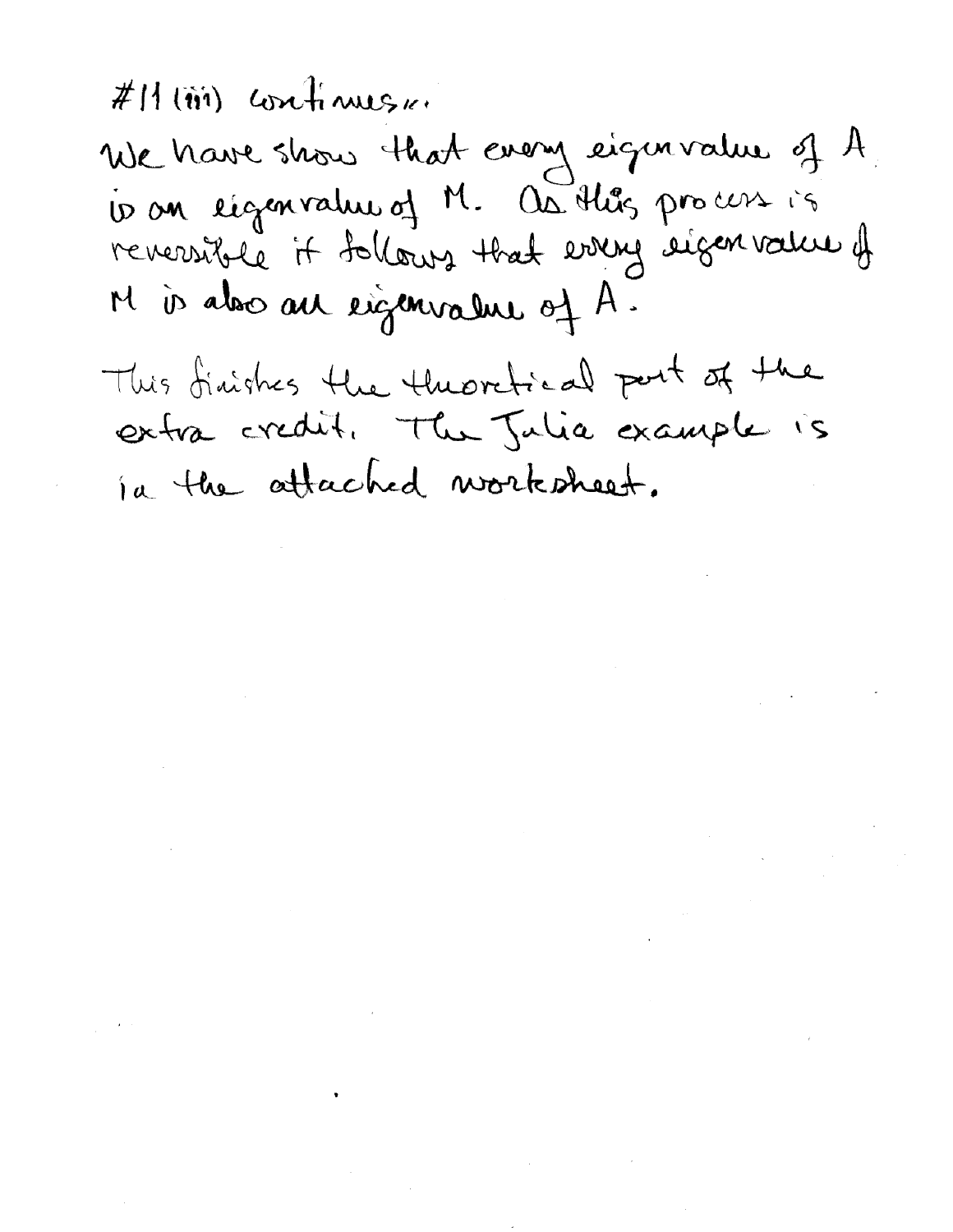# 330finjulia

## December 19, 2020

### **Math 330 Final Question 7 part (iii)**

| [35]: using LinearAlgebra                                                                                                                                                                                                                                                                                                  |
|----------------------------------------------------------------------------------------------------------------------------------------------------------------------------------------------------------------------------------------------------------------------------------------------------------------------------|
| $[36]$ : $A=[-8 8; 2 2; 9 10]$                                                                                                                                                                                                                                                                                             |
| $[36]$ : 3×2 Array{Int64,2}:<br>$-8$<br>8<br>$\overline{2}$<br>$\overline{2}$<br>9<br>10                                                                                                                                                                                                                                   |
| $[37]:  b=[0,-1,7]$                                                                                                                                                                                                                                                                                                        |
| $[37]$ : 3-element Array{Int64,1}:<br>$\mathbf 0$<br>$-1$<br>$\overline{7}$                                                                                                                                                                                                                                                |
| $[38]$ : $Q, R=qr(A)$                                                                                                                                                                                                                                                                                                      |
| [38]: LinearAlgebra.QRCompactWY{Float64,Array{Float64,2}}<br>Q factor:<br>3×3 LinearAlgebra.QRCompactWYQ{Float64,Array{Float64,2}}:<br>$-0.655386 -0.755185 -0.0128746$<br>$0.163846 -0.125513 -0.978469$<br>$0.737309 -0.643384 0.205993$<br>R factor:<br>2×2 Array{Float64,2}:<br>12.2066<br>2.4577<br>0.0<br>$-12.7263$ |
| $[39]$ : $Q=Matrix(Q)$                                                                                                                                                                                                                                                                                                     |
| [39]: 3×2 Array{Float64,2}:<br>$-0.655386 -0.755185$<br>$0.163846 - 0.125513$<br>$0.737309 - 0.643384$                                                                                                                                                                                                                     |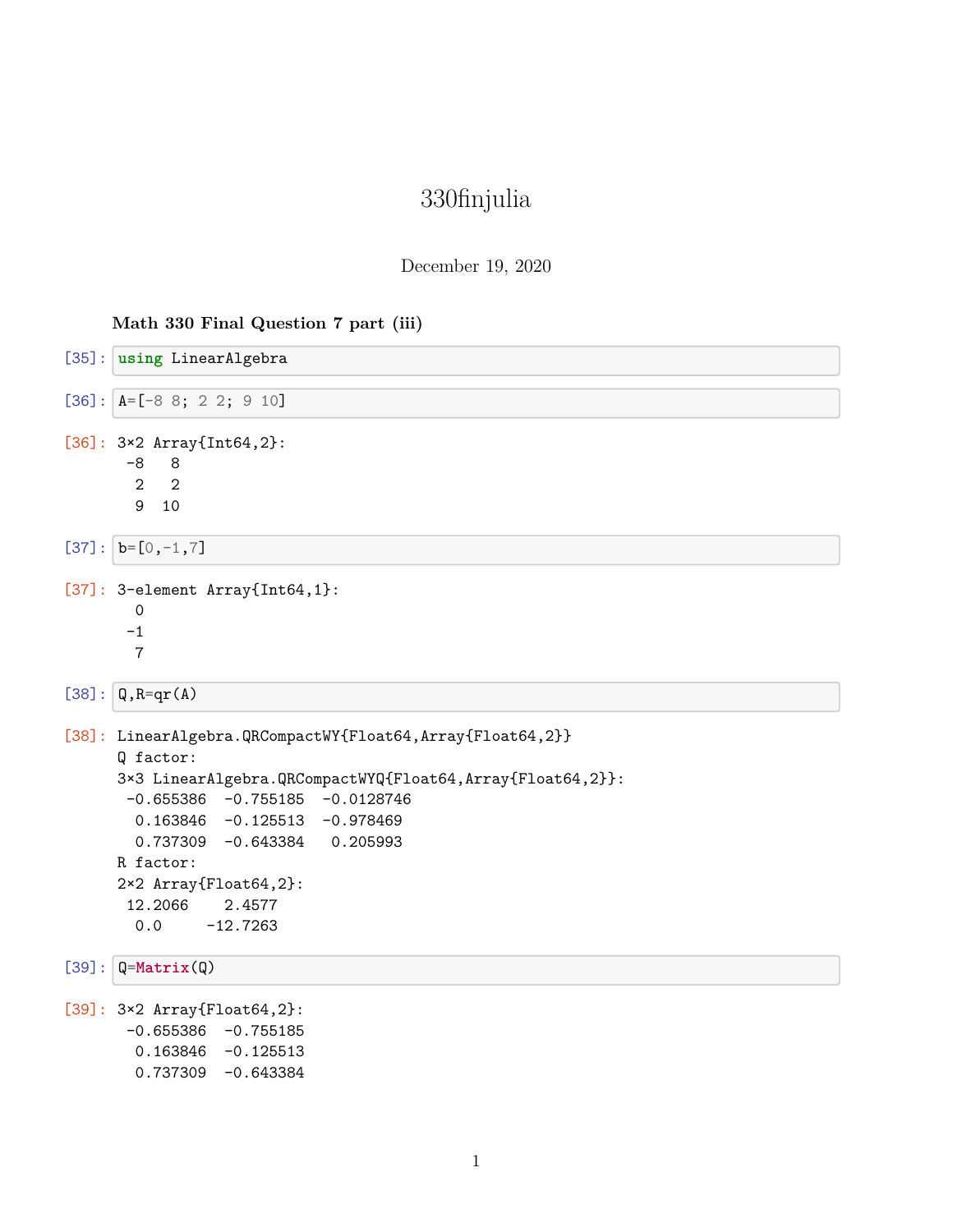$[40]: |x=R\Q^*b$ 

```
[40]: 2-element Array{Float64,1}:
      0.34012928891098965
      0.3440245317420852
```
**Math 330 Final Question 9 part (iii)**

```
[41]: A=[0 0 0 1; 0 0 1 0; 1 1 1 0; 0 0 1 0][41]: 4×4 Array{Int64,2}:
      0 0 0 1
      0 0 1 0
      1 1 1 0
      0 0 1 0
[42]: A^2[42]: 4×4 Array{Int64,2}:
      0 0 1 0
      1 1 1 0
      1 1 2 1
      1 1 1 0
[43]: A^3[43]: 4×4 Array{Int64,2}:
      1 1 1 0
      1 1 2 1
      2 2 4 1
      1 1 2 1
[44]: A^4[44]: 4×4 Array{Int64,2}:
      1 1 2 1
      2 2 4 1
      4 4 7 2
      2 2 4 1
    Math 330 Problem 11 part (iii) [Extra Credit]
[45]: A=2*rand(5,5).-1
[45]: 5×5 Array{Float64,2}:
      -0.605066 0.06561 -0.862656 -0.576102 0.80677
```

```
0.134474 -0.257231 -0.814115 0.13598 0.467734
-0.00505576 0.497775 -0.807959 -0.506019 0.387067
```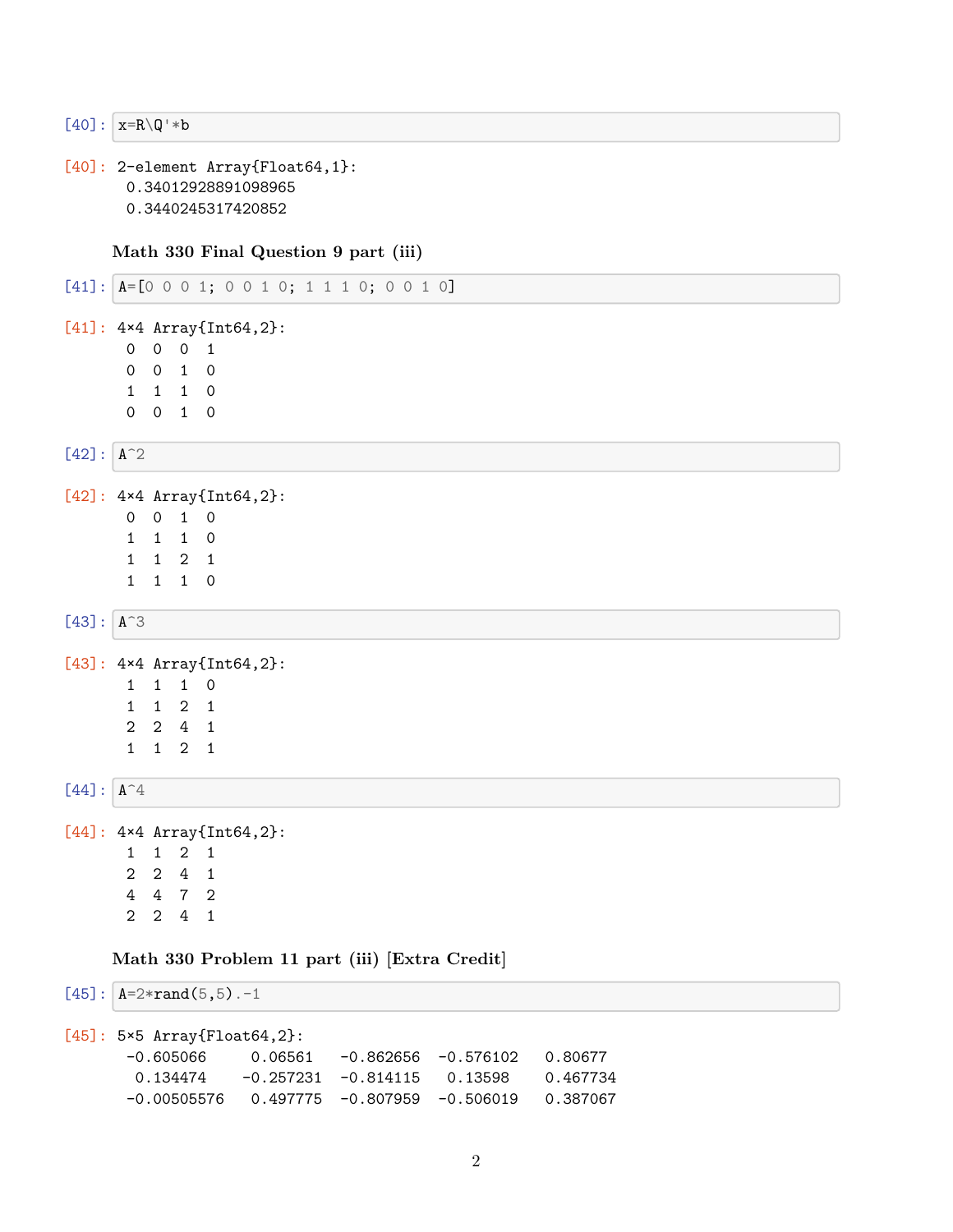0.193933 -0.166722 0.552698 -0.368045 -0.348074  $-0.489903 -0.492042 -0.214049 0.62644 -0.675381$ 

 $[46]$ :  $v=2*rand(5)$ .-1

[46]: 5-element Array{Float64,1}: 0.47332468384901905 0.48970387521107916 0.5467043666017948 -0.5513846349222349 0.3673964551978002

```
[47]: P=[v A*v A<sup>\sim</sup>2*v A<sup>\sim</sup>3*v A<sup>\sim</sup>4*v]
```
[47]: 5×5 Array{Float64,2}: 0.473325 -0.111822 -1.32771 2.41578 -0.824037 0.489704 -0.410531 -0.590096 1.46184 -0.616802 0.546704 0.220873 -1.03631 0.81293 0.960118 -0.551385 0.387365 0.438178 -1.32873 0.957079 0.367396 -1.1834 1.25141 0.591935 -3.30894

 $[48]$ :  $B=[P \ A^5*V]$ 

[48]: 5×6 Array{Float64,2}: 0.473325 -0.111822 -1.32771 2.41578 -0.824037 -3.59105 0.489704 -0.410531 -0.590096 1.46184 -0.616802 -2.15136 0.546704 0.220873 -1.03631 0.81293 0.960118 -2.84368 -0.551385 0.387365 0.438178 -1.32873 0.957079 1.27319 0.367396 -1.1834 1.25141 0.591935 -3.30894 3.33603

 $[49]$ :  $|v=inv(P)*A^5*v$ 

[49]: 5-element Array{Float64,1}: -0.32833006229626893 -1.7533770718244344 -3.906745977803324 -4.576119117193128 -2.7136822361398294

 $[50]$ :  $x=[y; -1]$ 

[50]: 6-element Array{Float64,1}:

- -0.32833006229626893
- -1.7533770718244344
- -3.906745977803324
- -4.576119117193128
- -2.7136822361398294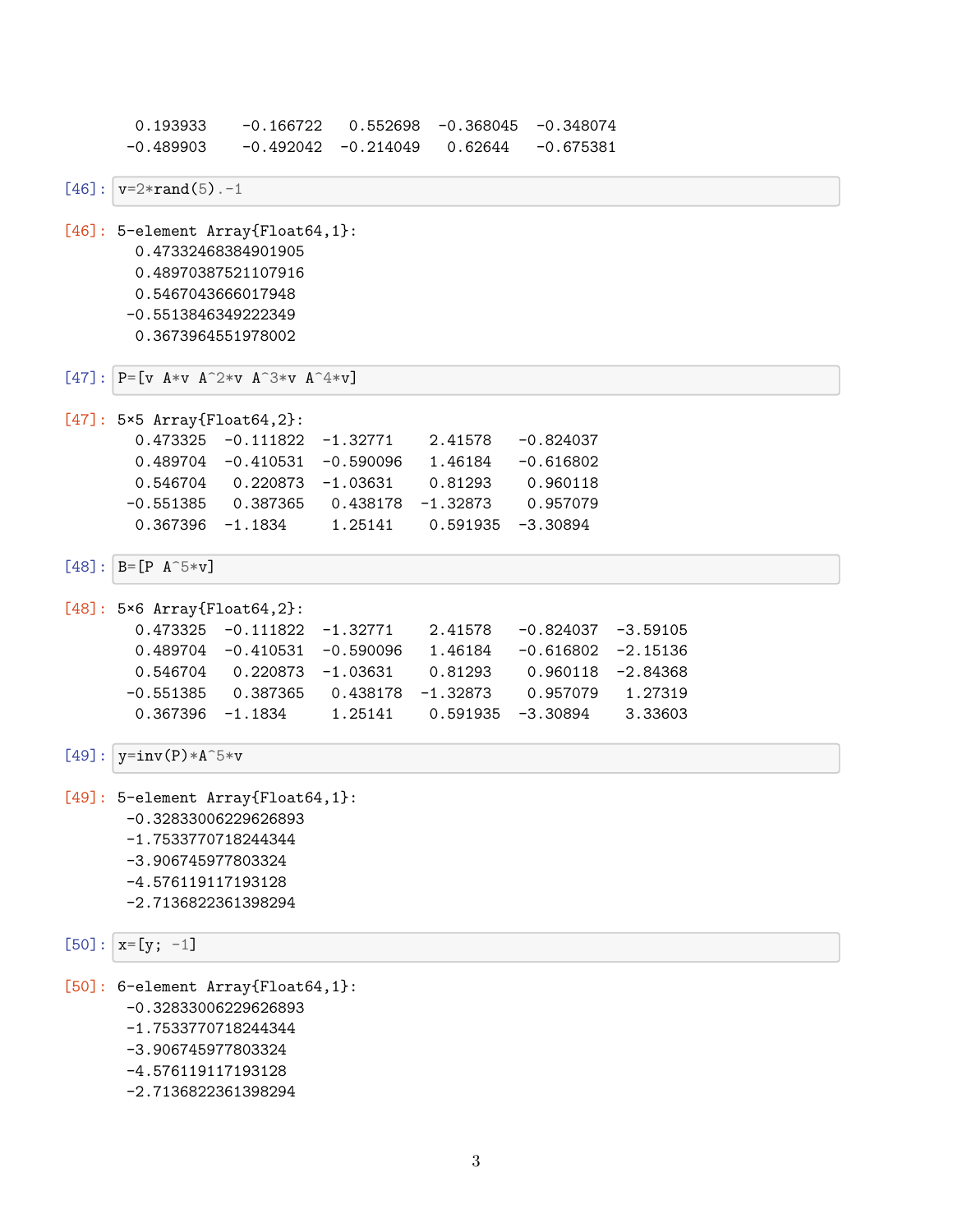```
-1.0
```

```
[51]: B*x[51]: 5-element Array{Float64,1}:
      -2.042810365310288e-14
      -8.881784197001252e-16
      -3.5083047578154947e-14
      -6.661338147750939e-15
       7.949196856316121e-14
[52]: 15 = \text{diagm}(\text{ones}(5))[52]: 5×5 Array{Float64,2}:
      1.0 0.0 0.0 0.0 0.0
      0.0 1.0 0.0 0.0 0.0
      0.0 0.0 1.0 0.0 0.0
      0.0 0.0 0.0 1.0 0.0
      0.0 0.0 0.0 0.0 1.0
[53]: M=[15[:,2:5] -x[1:5]/x[6][53]: 5×5 Array{Float64,2}:
      0.0 0.0 0.0 0.0 -0.32833
      1.0 0.0 0.0 0.0 -1.75338
      0.0 1.0 0.0 0.0 -3.90675
      0.0 0.0 1.0 0.0 -4.57612
      0.0 0.0 0.0 1.0 -2.71368
[54]: eigvals(A)
[54]: 5-element Array{Complex{Float64},1}:
      -0.6669710698775457 - 1.227860628347879im
      -0.6669710698775457 + 1.227860628347879im
      -0.4770290266418471 + 0.0im
      -0.4513555348714115 - 0.3857360862273473im-0.4513555348714115 + 0.3857360862273473im
[55]: eigvals(M)[55]: 5-element Array{Complex{Float64},1}:
      -0.6669710698775557 - 1.2278606283478608im-0.6669710698775557 + 1.2278606283478608im
      -0.4770290266418597 + 0.0im
      -0.4513555348714288 - 0.38573608622737854im
      -0.4513555348714288 + 0.38573608622737854im
```